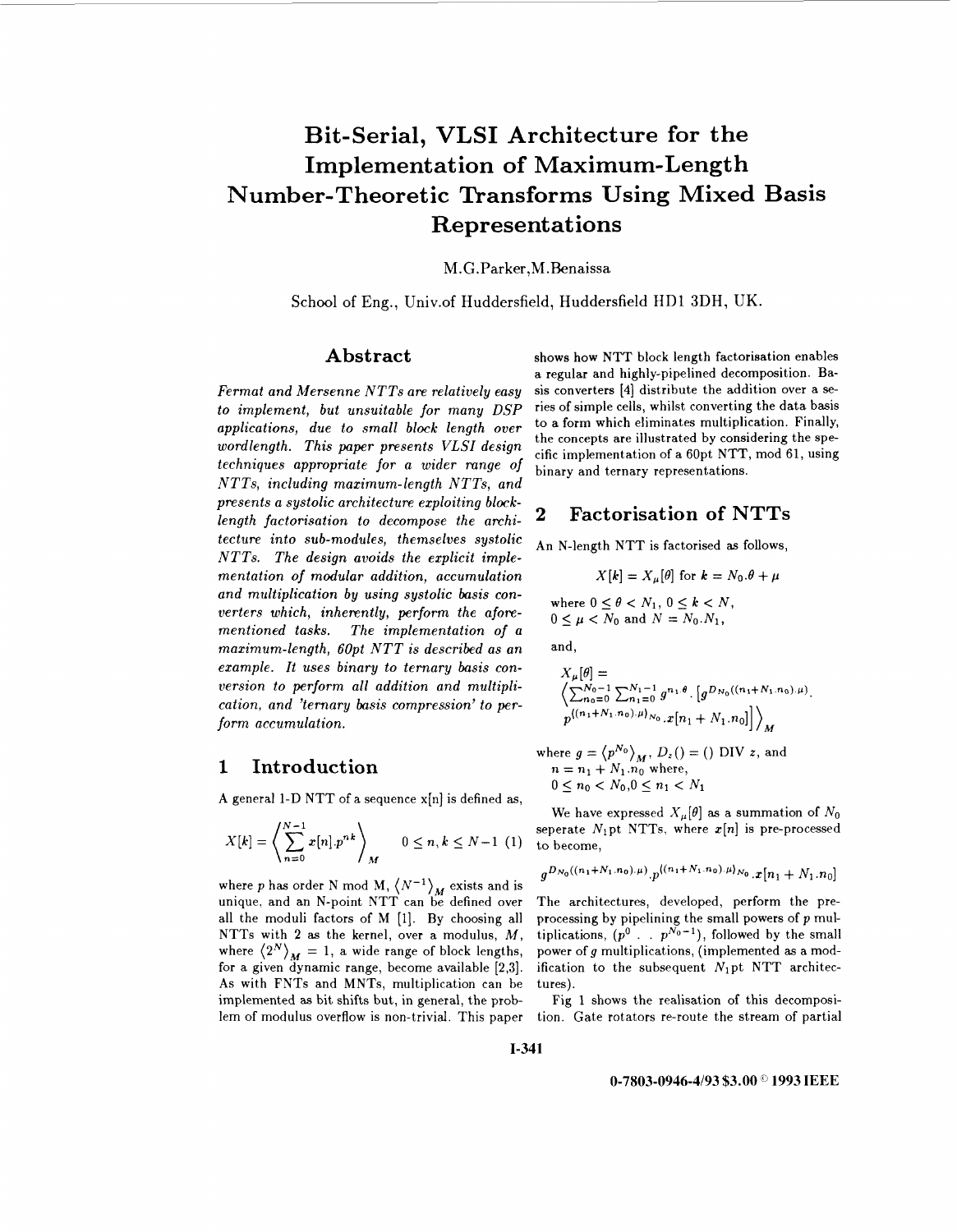products, for successive  $x[n]$ , between each processing stage and are general to any block length. [Fig](#page-3-0) **[1](#page-3-0)** also shows the equivalent, unfactorised, architecture. The design combines  $N_0$ ,  $N_1$ pt, NTTs, together with a pre-processing stage, to form the complete NTT, and, if *N1* is, itself, factorisable, the decomposition is repeated for each  $N_1$ pt NTT.

The  $N_1$ pt NTT modification, necessary for the extra small powers of  $g$  multiplications, manifests itself as a series of cumulative pulses to the  $GRN_1$ modules. These pulses update the re-routing pattern within the rotators accordingly.

# **3 NTT Multiplications Using Basis Conversion**

To simplify designs, we assume  $\alpha$ , the i/p basis parameter (see appendix)  $= p$ , the kernel of the transform. (Binary input data  $\Rightarrow \alpha = p = 2$ ). Thus small power of p multiplications become a few additions, mod *M*. For instance, if  $\langle p^{N_h} \rangle_M = h =$  $p^0 + p^1$ , multiplications by  $p^0$  . .  $p^{N_h-1}$  become single additions of bit re-orderings of  $x[n]$ . As shown in the previous section, we require multiplications by  $p^0$ . .  $p^{N_0-1}$ . These multiplications become single additions if  $N_h \geq N_0$ . Ideally  $N_h = N_0$ . These additions can be incorporated into the basis conversion process.

The converter changes the data from a  $p$ -basis to a g-basis to simplify multiplication by small powers of g. g is the kernel of the  $N_1$ pt NTTs and, as  $\langle g^{\tilde{N}_1} \rangle_M = 1$ , power of g multiplications become bit re-orderings.

Each converter cell contains a number of digits, ('bits' for binary digits), which are related by a state transition table and identical cells are 'joined' together to form the complete systolic converter.

If  $N_1$  is, itself, factored, the same process is repeated and  $g$ -basis to 'power of  $g$ '-basis converters will be required, (and so on).

# **4 Compression Replaces Accumulation**

Each accumulator sums *N* data words over a gbasis to calculate  $X[k]$ . By interpreting these  $N$ serial data words as one long data word with an identical basis flow, (apart from  $j'_N = N.j'$ , where  $j'_N$  refers to the long word) (see appendix), this single data word =  $X[k - z]$ , (where  $g^{j'} = p^z \Rightarrow z =$  $N_0$ .*j'*). As the mapping from  $X[k]$  to  $X[k - z]$  is one-to-one, accumulation is not strictly necessary, and for many applications, (such as convolution), accumulators can be omitted from the design, giving substantial hardware savings.

If it is desired to reduce the value of  $j'_{N}$  to a minimum, basis compressors, similar in design to the basis converter, but with minimal feedback inserted between cells, are used.

# **5 Optimal NTTs**

-

The design principles, developed in previous sections, are applicable to any NTT. One class of NTTs for which they are particularly suited is maximum-length NTTs. These occur when *M* is prime and  $N = M - 1$  (eqn 1). Table 1 list a few such NTTs for  $p = 2$ . When *N* is factorisable, a suitable  $N_h > N_0$  should be found so that *h* is a simple additive combination of small powers of 2, where  $h = \langle 2^{N_h} \rangle_M$ . As explained in the last section, these simple additions can then be incorporated into the basis conversion where the basis converters are required to convert from a binary basis to a *g*-basis. Suitable  $N_h$ ,  $N_0$ , h and g are given in Table **1** for each example, along with the expression of *h* as a simple modular addition.

|      |         | 'Yh |    |        | dd |    |
|------|---------|-----|----|--------|----|----|
|      | 10      |     |    | ≘<br>J |    | 32 |
| 13   | 19      |     |    | 5      |    |    |
| 29   | $^{28}$ |     |    | e.     |    | .6 |
| 61   | 60      |     |    | 3      |    |    |
| 4093 | )92     | י ו | -9 | ባ<br>٠ |    |    |

Table 1: Possible First-Stage Factorisation of Selected Prime Moduli

# **6 High Thr'put VLSI Implementation of a 60pt NTT, Mod 61**

This example of a maximum-length NTT implements eqn 1 when  $p = 2$ ,  $M = 61$  and  $N = 60$ , and is shown in Fig **2.** The input basis flow is given by,

$$
\leftarrow 2^5, 2^4, 2^3, 2^2, 2^1, 2^0
$$

where  $j = j' = 6$  and  $d = 1$ ,

and, after binary to ternary conversion, by,

$$
\begin{array}{cccccc}\n & 3^4, & 3^3, & 3^2, & 3^1, & 3^0 \\
& 3^9, & 3^8, & 3^7, & 3^6, & 3^5\n\end{array}
$$

where  $\langle 3^{10} \rangle_{61} = 1, j = 5, j' = 6$  and  $d = 2$ .

Both bases span the data range  $0 - 60$  and are therefore acceptable.

We factorise  $N = 60$  as  $2.3.5.2 = N_0 N_1 N_2 N_3$ . As  $\langle 2^6 \rangle_{61}$  = 3 =  $2^0 + 2^1$ , multiplications by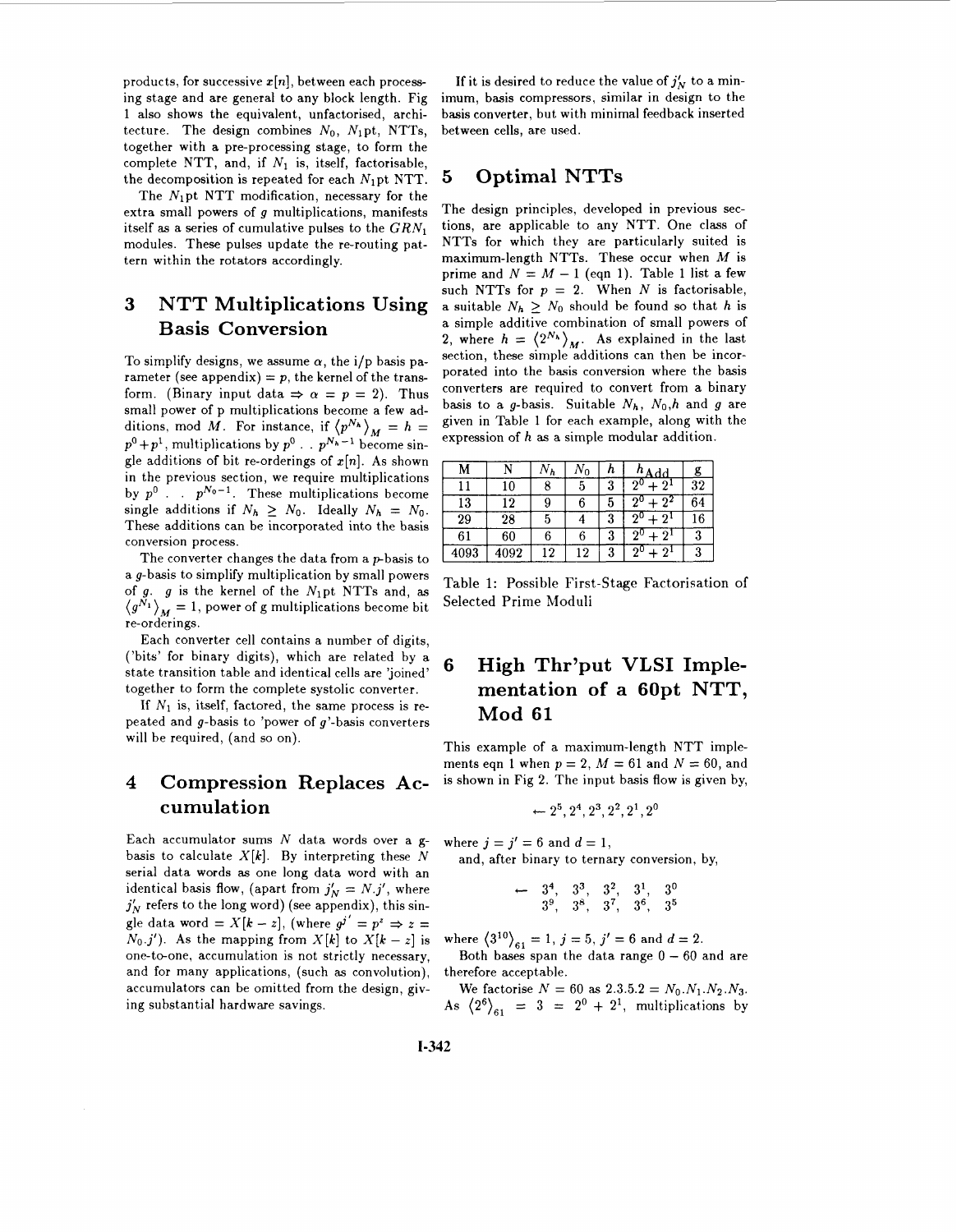$2^0, 2^1, 2^2, 2^3, 2^4, 2^5$  are implemented as single additions of bit re-orderings of  $x[n]$ . These reorderings can be factorised into  $2^0$ ,  $2^1$ , followed by **4',4l ,4'** multiplications. The additions are incorporated into the basis conversion. The lOpt NTTs,  $(N_2.N_3)$ , use a kernel,  $g_1 = \langle 2^6 \rangle_{61} = 3$ . The basis flow, generated by the converter, contains all possible powers of **3,** mod **61.** Thus, multiplications by  $3^0,3^1,3^2,3^3,3^4$  become bit re-orderings which are performed on output from the converters. Finally, multiplications by  $-1^0$ ,  $-1^1$  are achieved by re-routing the two basis flow lines of the ternary basis, as  $\langle 3^{\bar{5}} \rangle_{61} = -1$ ,

By interpreting the convertor output as one, long, word, the output becomes  $X[k - z]$  instead of  $\overline{X}[k]$ , where  $\langle 3^6 \rangle_{61} = \langle 2^2 \rangle_{61} \Rightarrow z = 36$ .

Should basis compression be desired, a basis converter architecture with feedback can be used.

The complete NTT design has been successfully simulated down to the logic level and is currently being built.

#### **7 Conclusion**

In this paper, a systolic architecture for a wide range of NTTs, especially maximum-length NTTs, has been developed. This architecture is based on the block-length decomposition of the NTT and the use of mixed-basis arithmetic. This allows efficient and more practical NTT-based systems to be implemented in VLSI.

## *8* **Appendix** - **'Basis' and 'Basis Flow'**

'Basis' refers to the weightings given to a group **of**  digits which, when evaluated and summed, represent a number. An  $\alpha$ -basis means all weightings are successive powers of  $\alpha$ . In this paper, each digit is a binary digit, ('bit'), having two values, **0,1,** although the theory can be extended to any digit range. Ternary, in this context, implies  $\alpha = 3$ , whilst each digit is a 'bit'.

'Basis Flow' refers to the flow characteristics of the basis data and the weighting pattern is shown below for one word, as a  $j' * d$  vector.

| $W_0 \cdot \alpha^{j-1}$            | $W_0 \cdot \alpha^{j-2}$                      |  | $W_0 \cdot \alpha^0$ |  |  |  |
|-------------------------------------|-----------------------------------------------|--|----------------------|--|--|--|
| $\overline{W_1} \cdot \alpha^{j-1}$ | $\overline{W_1} \cdot \alpha^{j-2}$           |  | $W_1 \cdot \alpha^0$ |  |  |  |
|                                     |                                               |  |                      |  |  |  |
| $W_{d-1}$ $\alpha^{j-1}$            | $W_{d-1} \alpha^{j-2}$ . $W_{d-1} \alpha^0$ 0 |  |                      |  |  |  |
|                                     | j clock cycles                                |  |                      |  |  |  |
|                                     | $j'$ clock cycles                             |  |                      |  |  |  |

where the vector is assumed to be travelling right to left.  $j'$  is the word period and  $j' - j$  is the inter-word delay, both in clock cycles and  $d$  is the

data path width. With no delay between successive words,  $j' = j$  and when  $d = 1$ , the data moves in a digit-serial fashion.

#### **References**

- **J .H** .McClellan ,C.M .Rader, **Number Theory**  in **Digital Signal Processing,** Prentice Hall, **'79**
- O.R.Hinton, "Implementation and Application of Generalised Number-Theoretic Transforms," *IEE Colloqium on Signal Processing Applications of Finite Field Mathematics,*  June **'89**
- H.Lu,S.C.Lee, **"A** New Approach to Solve the Sequence-Length Constraint Problem in Circular Convolution Using Number-Theoretic Transform," *IEEE Trans on Signal Processing,*  Vol **39,** No 6, pp **1314-1321, '91**
- [4] B.Parhami, "Systolic Number Radix Converters", *The Computer Journal,* Vol **35,** No **4, '92**